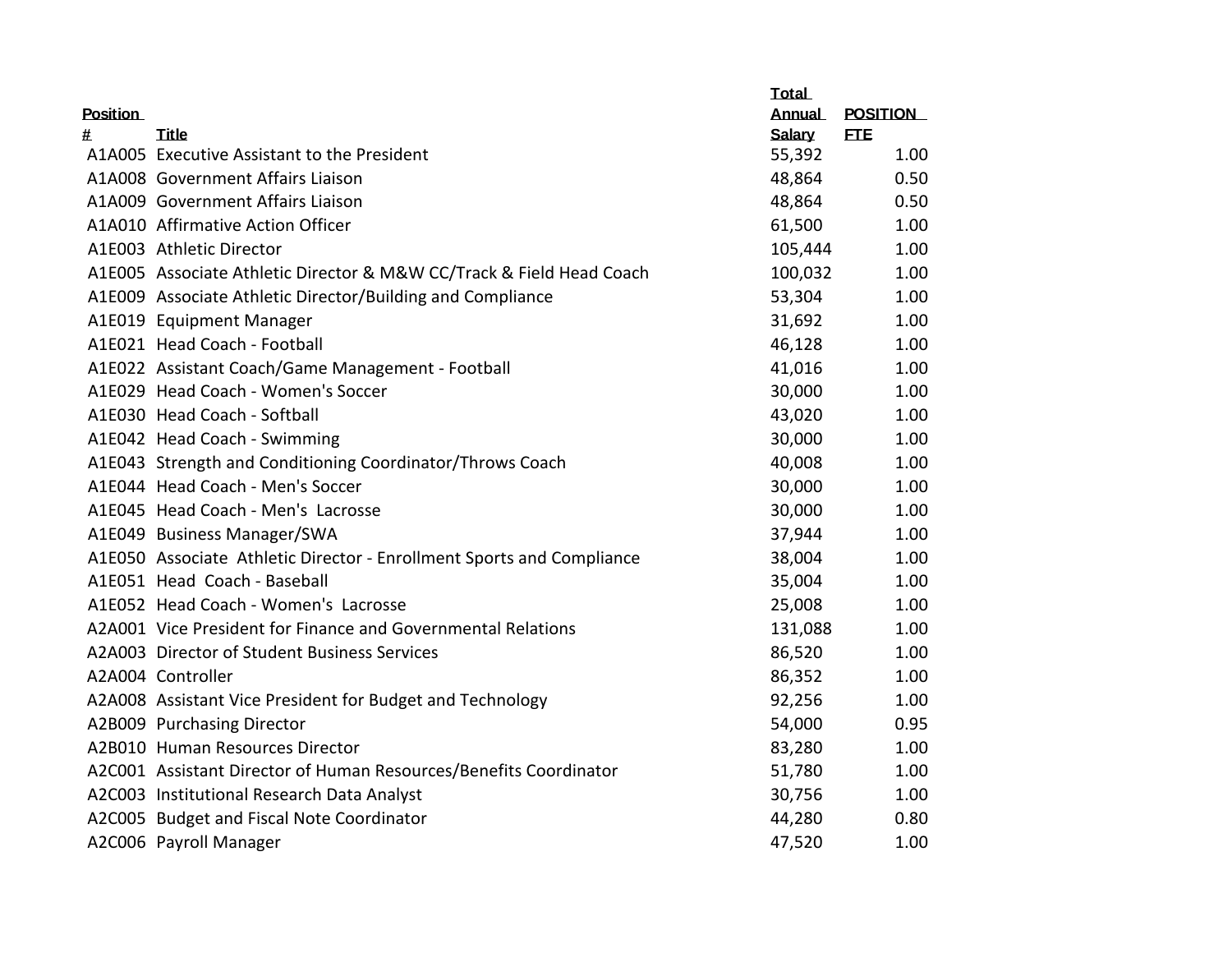| A2D001 IT Support Administrator                                   | 48,540  | 1.00 |
|-------------------------------------------------------------------|---------|------|
| A2D005 Computing Services Database Administrator                  | 66,000  | 1.00 |
| A2D008 Computing Services Senior Systems Administrator/Programmer | 60,408  | 1.00 |
| A2D009 Computing Services Senior Systems Administrator            | 58,650  | 1.00 |
| A2D010 Computing Services Network Administrator                   | 49,332  | 1.00 |
| A2D011 Bookstore Director                                         | 62,304  | 1.00 |
| A3A001 Senior Vice President for Enrollment Management            | 143,640 | 1.00 |
| A3A002 Institutional Reporting Director                           | 67,056  | 1.00 |
| A3B001 Vice President for Academic Affairs                        | 136,596 | 1.00 |
| A3B005 Computing Services Chief Information Officer               | 84,576  | 1.00 |
| A3B006 Academic Instructional Technology - Director               | 65,004  | 1.00 |
| A3C004 Extended Studies - Quality Assurance Specialist            | 35,016  | 1.00 |
| A3C005 Extended Studies - Production Coordinator                  | 33,036  | 1.00 |
| A3C007 Interim Director of Communications                         | 67,680  | 1.00 |
| A3C009 Extended Studies - Program Manager                         | 36,636  | 1.00 |
| A3C010 Program Manager                                            | 36,636  | 1.00 |
| A3C012 Extended Studies - Advisor/Recruitment Manager             | 53,820  | 1.00 |
| A3C013 Extended Studies - Program Director                        | 57,516  | 1.00 |
| A3C014 Student Advisor/Records Manager                            | 36,636  | 1.00 |
| A3C019 Assistant Vice President for Extended Studies - Operations | 78,204  | 1.00 |
| A3C022 Serials and Electronic Resources Librarian                 | 36,900  | 1.00 |
| A3C023 Technology and Database Management Librarian               | 36,504  | 1.00 |
| A3C025 Circulation and Web Services Librarian                     | 37,428  | 1.00 |
| A3C026 Interlibrary Loan/Reference Librarian                      | 46,008  | 1.00 |
| A3C028 Grant Specialist                                           | 49,200  | 1.00 |
| A3C031 Assistant Vice President for Extended Studies - Academics  | 66,636  | 1.00 |
| A3C039 Professional Programs Coordinator                          | 34,536  | 1.00 |
| A3C051 Academic Records Coordinator                               | 37,416  | 1.00 |
| A3C052 Coordinator for Graduate Programs                          | 38,976  | 1.00 |
| A3C053 Budget Support Coordinator                                 | 35,952  | 1.00 |
| A3C059 Extended Studies - Prison Program Advisor/Recruiter        | 40,896  | 1.00 |
| A3C062 Extended Studies - Director of Academic Quality Assurance  | 42,048  | 1.00 |
| A3C069 Project Manager                                            | 48,960  | 1.00 |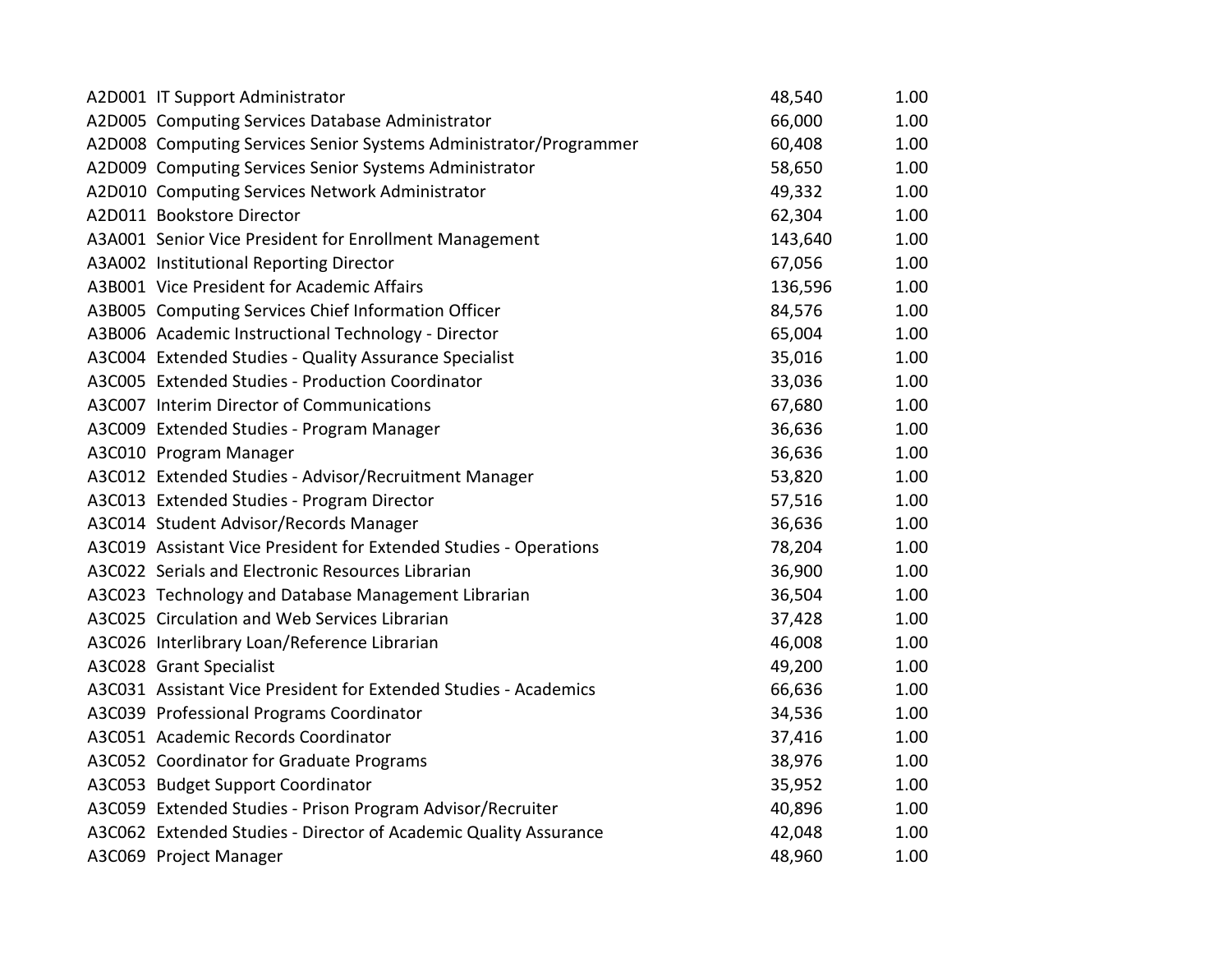| A3C070 Extended Studies - Student Advisor/Recruiter                           | 31,008  | 1.00 |
|-------------------------------------------------------------------------------|---------|------|
| A3C071 Stay Coordinator                                                       | 45,108  | 1.00 |
| A3C073 Extended Studies - Professional Program Support                        | 25,644  | 0.50 |
| A3C075 Web Content Specialist                                                 | 41,820  | 1.00 |
| A3C076 Assistant to Assistant Vice President of Extended Studies - Operations | 35,220  | 1.00 |
| A3C081 Simulation Lab Coordinator                                             | 57,408  | 1.00 |
| A3C083 Extended Studies - Student Advisor/Recruiter                           | 32,004  | 1.00 |
| A3C084 Counselor Education Online - Clinical Coordinator                      | 38,448  | 1.00 |
| A3C085 AITC Quality Assurance Manager                                         | 38,004  | 1.00 |
| A3C086 Nursing Clinical Placement Coordinator                                 | 48,000  | 1.00 |
| A3C087 Coordinator Academic Achievement Strategies AAA                        | 38,436  | 1.00 |
| A4A001 Vice President for Student Affairs                                     | 102,312 | 1.00 |
| A4B001 Police Chief                                                           | 69,168  | 1.00 |
| A4C005 Counseling & Career Center Director                                    | 59,112  | 1.00 |
| A4C019 Academic Advisement Center Tutor Coordinator                           | 46,008  | 1.00 |
| A4C022 Director of Student Engagement and Success                             | 55,272  | 1.00 |
| A4D007 Director of Auxiliaries                                                | 69,084  | 1.00 |
| A4D008 Assistant Director of Auxiliary Services/Student Union Building        | 37,272  | 1.00 |
| A4D009 Assistant Director of Housing - Operations & Outreach                  | 38,964  | 1.00 |
| A4D010 Assistant Director of Housing/Residence Life                           | 38,952  | 1.00 |
| A4D013 Campus Events Coordinator                                              | 40,011  | 1.00 |
| A4D014 Student Life and Recreation Director                                   | 50,916  | 1.00 |
| A4D015 Residence Hall Director                                                | 26,004  | 1.00 |
| A4D017 Residence Hall Director                                                | 26,004  | 1.00 |
| A4D018 Assistant Director Student Life and Leadership                         | 38,016  | 1.00 |
| A4D019 Sports and Recreation Coordinator                                      | 31,008  | 1.00 |
| A4D021 Coordinator of Club Sports & Intramurals                               | 29,004  | 1.00 |
| A5B001 Assistant to the President for Communications                          | 40,272  | 0.60 |
| A5B002 Assistant Director of Communications & Luther Bean Museum Oversight    | 44,988  | 1.00 |
| A5B003 Graphic Artist                                                         | 37,728  | 1.00 |
| A5B004 Web Applications Developer Communications Office                       | 49,200  | 1.00 |
| A5B005 Executive Director of Foundation                                       | 50,364  | 1.00 |
| A5B006 Director of Alumni Relations and Annual Fund                           | 52,644  | 1.00 |